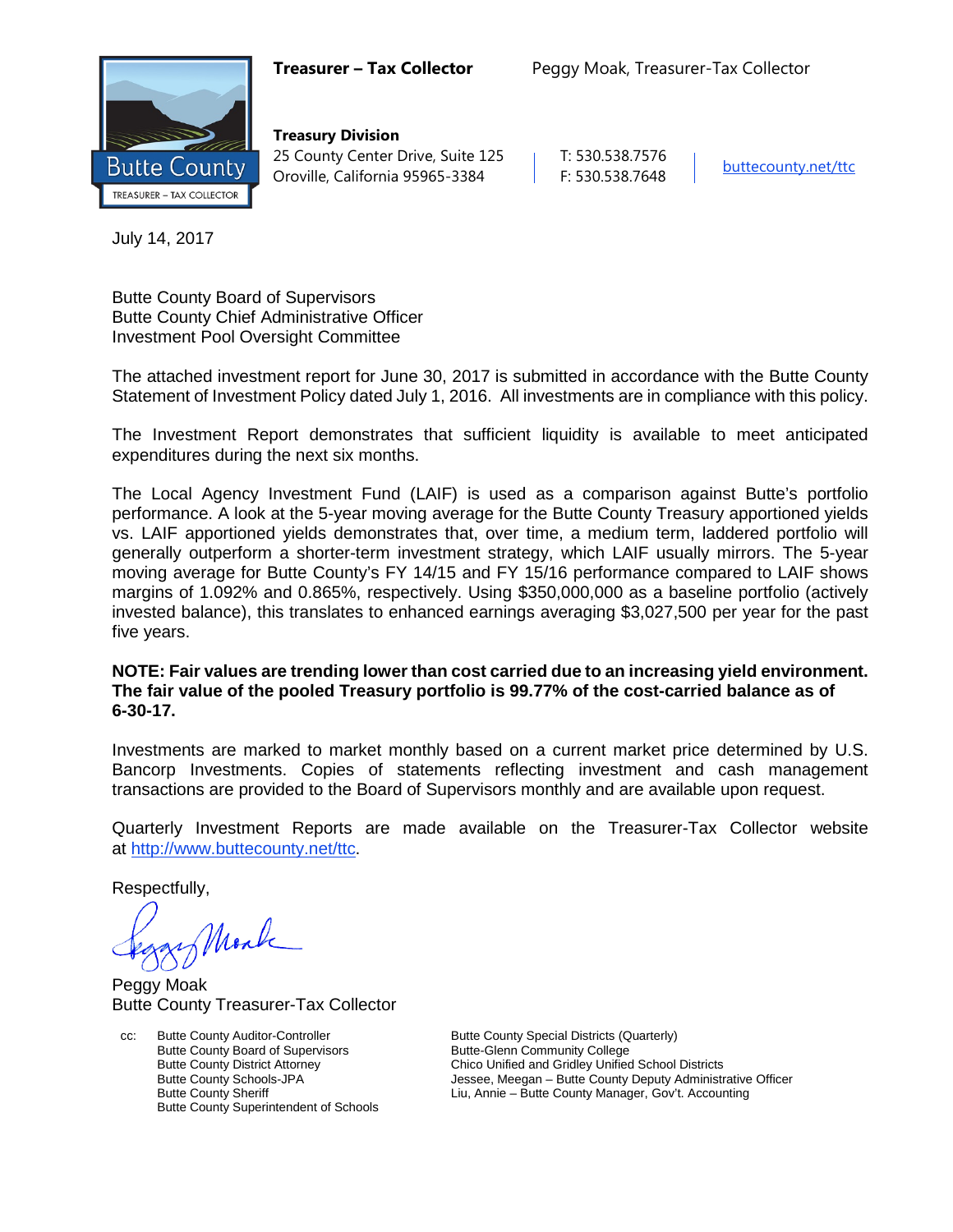

### **Fair Value as of 6/30/17\* Butte County Pooled Treasury**

| Investment                                              |    | <b>Cost Carried (CC)</b> | Fair Value (FV)      | Percentage (FV/CC) |
|---------------------------------------------------------|----|--------------------------|----------------------|--------------------|
| LAIF                                                    | \$ | 68,993,608.29            | \$<br>68,936,754.18  | 99.9175951%        |
| CalTrust                                                | \$ | 4,581.07                 | \$<br>4,585.27       | 100.0916816%       |
| CAMP                                                    | \$ | 40,196,502.92            | \$<br>40,196,502.92  | 100.0000000%       |
| Five Star Bank                                          | \$ | 5,006,197.25             | \$<br>5,006,197.25   | 100.0000000%       |
| Negotiable CDs                                          | \$ | 6,997,329.76             | \$<br>7,003,428.83   | 100.0871628%       |
| <b>Municipal Bonds</b>                                  | \$ | 38,915,371.34            | \$<br>38,708,094.50  | 99.4673651%        |
| <b>Corporate Notes</b>                                  | \$ | 48,373,555.41            | \$<br>48,210,813.17  | 99.6635719%        |
| Federal Agency / Supranational Notes                    | \$ | 202,343,359.19           | \$<br>201,642,932.56 | 99.6538425%        |
| <b>Treasury Notes</b>                                   |    | 9,006,099.06             | \$<br>8,979,921.00   | 99.7093296%        |
| <b>School Bonds</b><br>LAIF                             |    | 86,769,462.99            | \$<br>86,697,960.70  | 99.9175951%        |
| <b>Investments under Mgmt of Trustees</b><br>LAIF       |    | 1,648.11                 | \$<br>1,646.75       | 99.9175951%        |
| Money Market Funds                                      | \$ | 369,007.54               | \$<br>369,007.54     | 100.0000000%       |
| Cash                                                    | \$ | 5,226.58                 | \$<br>5,226.58       | 100.0000000%       |
| Discovery Benefits**                                    | \$ | 30,000.00                | \$<br>38,221.88      | 127.4062667%       |
| Umpqua Bank-Workers' Comp Admin                         | \$ | 157,354.59               | \$<br>157,354.59     | 100.0000000%       |
| <b>Cash on Hand</b><br><b>US Bank Checking Accounts</b> |    | 17,344,066.69            | \$<br>17,344,066.69  | 100.0000000%       |
| <b>Operating Cash</b>                                   | \$ | 70,513.70                | \$<br>70,513.70      | 100.0000000%       |
| <b>TOTAL</b>                                            | \$ | 524,583,884.49           | \$<br>523,373,228.11 | 99.7692159%        |

**99.77%**

**\* The fair value of the pooled Treasury portfolio, including cash on hand, is 99.77% of the cost-carried balance as of 6-30-17**

**\*\* Amount is based on available information as of 12/31/2016 and may not be up to date**

(Please refer to attached **"Treasurer's Investment Report - Introduction"** for additional information)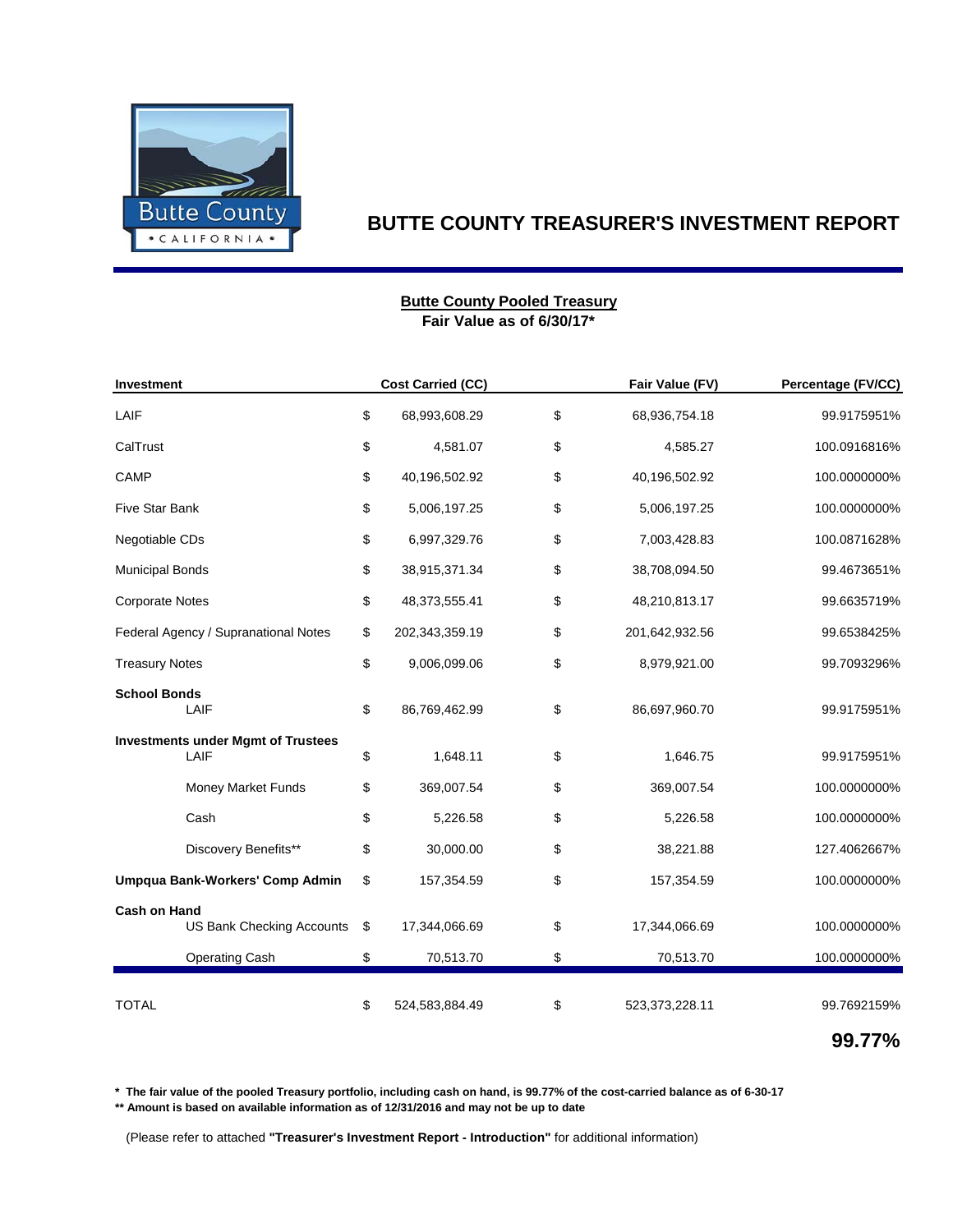

**June 30, 2017**

|                                               | YIELD TO        | <b>WEIGHTED AVERAGE</b> |                  |                   |                     |
|-----------------------------------------------|-----------------|-------------------------|------------------|-------------------|---------------------|
| <b>ACTIVELY MANAGED PORTFOLIO:</b>            | <b>MATURITY</b> | <b>MATURITY (DAYS)*</b> | <b>PAR VALUE</b> | <b>FAIR VALUE</b> | <b>COST CARRIED</b> |
| <b>LOCAL AGENCY INVESTMENT FUND (LAIF)</b>    | 0.978%          |                         | 68,993,608.29    | 68,936,754.18     | 68,993,608.29       |
| <b>CALTRUST SHORT TERM</b>                    | 1.142%          |                         | 4,585.27         | 4.585.27          | 4,581.07            |
| <b>CAMP SHORT TERM</b>                        | 1.050%          |                         | 40,196,502.92    | 40,196,502.92     | 40,196,502.92       |
| <b>BANK MONEY MARKET (COLLATERALIZED)</b>     | 0.920%          |                         | 5,006,197.25     | 5,006,197.25      | 5,006,197.25        |
| <b>U.S. TREASURY NOTES**</b>                  | 1.407%          | 1,033                   | 9,000,000.00     | 8,979,921.00      | 9,006,099.06        |
| <b>MUNICIPAL BONDS**</b>                      | 1.777%          | 1,095                   | 38,760,000.00    | 38,708,094.50     | 38,915,371.34       |
| <b>CORPORATE NOTES**</b>                      | 1.612%          | 788                     | 48,027,000.00    | 48,210,813.17     | 48,373,555.41       |
| <b>NEGOTIABLE CDS**</b>                       | 1.786%          | 1,172                   | 7,000,000.00     | 7,003,428.83      | 6,997,329.76        |
| <b>FEDERAL AGENCY / SUPRANATIONAL NOTES**</b> | 1.382%          | 883                     | 202,615,000.00   | 201,642,932.56    | 202,343,359.19      |
| <b>TOTAL ACTIVELY MANAGED PORTFOLIO:</b>      | 1.349%          | 660                     | 419,602,893.73   | 418.689.229.68    | 419.836.604.29      |
|                                               |                 |                         |                  |                   |                     |

#### **INVESTMENT OF NOTE/BOND PROCEEDS AND OPERATING CASH**

| <b>SCHOOL BOND PROCEEDS</b> (see page 2 for details)                     | 86,769,462.99    | 86,697,960.70     | 86,769,462.99       |
|--------------------------------------------------------------------------|------------------|-------------------|---------------------|
| <b>OPERATING ACCOUNTS</b>                                                |                  |                   |                     |
| <b>U.S. BANK CHECKING ACCOUNT DEPOSITS</b>                               | 17,344,066.69    | 17,344,066.69     | 17,344,066.69       |
| <b>OPERATING CASH</b>                                                    | 70,513.70        | 70,513.70         | 70,513.70           |
| <b>OTHER</b>                                                             | 0.00             | 0.00              | 0.00                |
| <b>TOTAL TREASURER'S FUND LEDGER BALANCE:</b>                            | 523,786,937.11   | 522,801,770.77    | 524,020,647.67      |
| <b>INVESTMENTS UNDER MANAGEMENT OF TRUSTEES</b> (see page 3 for details) | 571,458.70       | 571,457.34        | 563,236.82          |
|                                                                          | <b>PAR VALUE</b> | <b>FAIR VALUE</b> | <b>COST CARRIED</b> |
| <b>TOTAL CASH AND INVESTMENTS:</b>                                       | 524,358,395.81   | 523.373.228.11    | 524,583,884.49      |

#### **SIX MONTH LIQUIDITY PROJECTIONS**

| Estimated Cash Receipts for Next Six Months<br>Estimated Disbursements for Next Six Months<br>Estimated Net Cash Flow for Next Six Months*** | 507,547,115<br>-467,403,808<br>40,143,307 (A1) |
|----------------------------------------------------------------------------------------------------------------------------------------------|------------------------------------------------|
| <b>Prudent Reserve</b>                                                                                                                       | $-30,000,000$ (A2)                             |
| Securities Maturing<br>Local Agency Investment Fund / Cal Trust / MMF / CAMP                                                                 | 30,265,000 (B)<br>114,200,890 (C)              |
| <b>Total Liquidity for Next Six Months</b>                                                                                                   | 154,609,197 (A1+A2+B+C)                        |
| Estimated Cash Available for Long Term Investment<br>Remaining Available Liquidity                                                           | $-30,000,000$<br>124,609,197                   |
| Total Par Value of actively managed investments maturing in less than 12 months:                                                             | 194,965,894                                    |
| Total Par Value of actively managed investments maturing in more than 12 months:                                                             | 224.637.000                                    |

\* Actual Weighted Average Maturity will be shorter, and actual dollar amount of investments maturing in less than 12 months will be higher than stated, due to call features on investments.

\*\* See page 5 for detailed list of investments.

\*\*\* Includes TRAN (Tax and Revenue Anticipation Notes) receipts and disbursements, if applicable.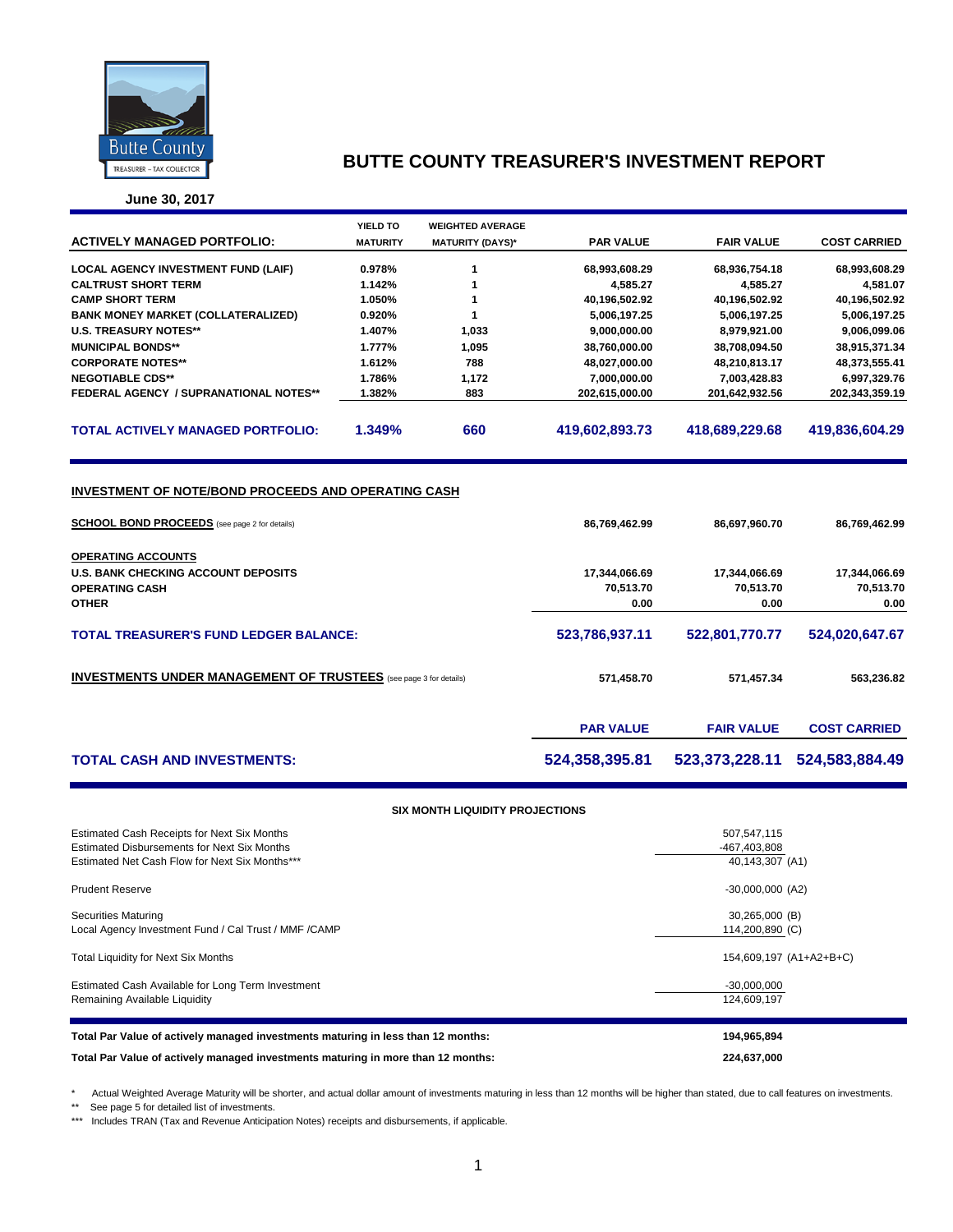#### **INVESTMENT OF SCHOOL BOND PROCEEDS**

**June 30, 2017**

| <b>BOND/NOTE DESCRIPTION</b>                       | <b>INVESTMENT</b><br><b>TYPE</b> | <b>MATURITY</b><br><b>DATE</b> | <b>DESCRIPTION</b> | <b>ANNUAL</b><br>YIELD* | <b>PAR</b><br><b>VALUE</b> | <b>FAIR</b><br><b>VALUE</b> | <b>COST</b><br><b>CARRIED</b> |
|----------------------------------------------------|----------------------------------|--------------------------------|--------------------|-------------------------|----------------------------|-----------------------------|-------------------------------|
| <b>BONDS - LOCAL AGENCY INVESTMENT FUND (LAIF)</b> |                                  |                                |                    |                         |                            |                             |                               |
| Butte-Glenn CCD 2016 GO Bond Series A              | LAIF                             |                                |                    | 0.978%                  | 41.720.501.50              | 41,686,121.77               | 41,720,501.50                 |
| Chico Unified 2012 GO Bond Measure E Series A      | LAIF                             |                                |                    | 0.978%                  | 1.980.731.66               | 1.979.099.44                | 1,980,731.66                  |
| Chico Unified 2016 GO Bond Series A                | LAIF                             |                                |                    | 0.978%                  | 43,068,229.83              | 43,032,739.50               | 43,068,229.83                 |
|                                                    |                                  |                                |                    |                         | <b>PAR</b><br><b>VALUE</b> | <b>FAIR</b><br><b>VALUE</b> | <b>COST</b><br><b>CARRIED</b> |

**GRAND TOTAL 86,769,462.99 86,697,960.70 86,769,462.99**

\* Yields quoted above are a snapshot per investment type. Actual yields earned on school bonds are calculated by the Treasurer's office and are a composite of investment earnings less Treasury costs.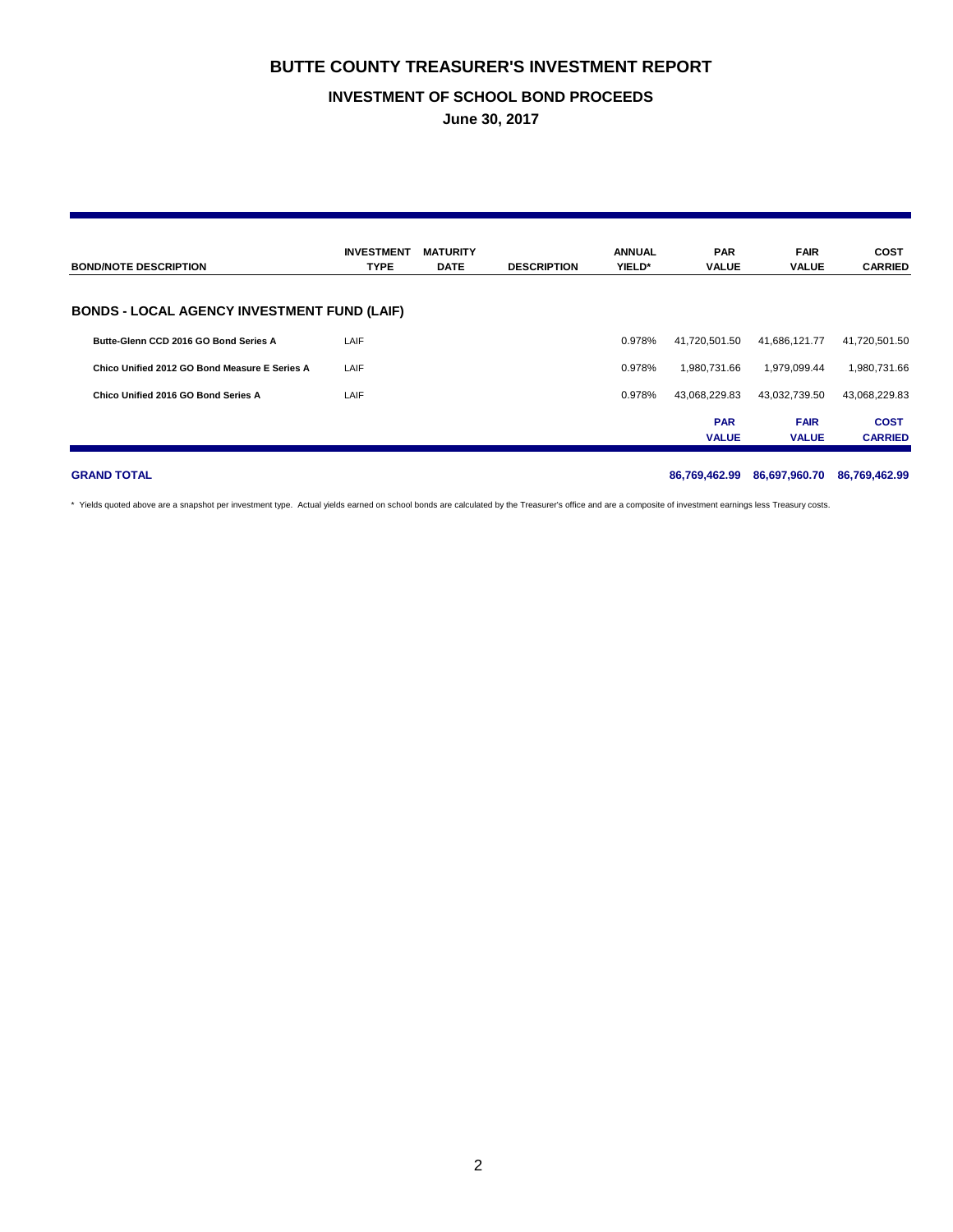**DEPOSITS AND INVESTMENTS UNDER MANAGEMENT OF TRUSTEES/FISCAL AGENTS**

**June 30, 2017**

|                                                 | <b>INVESTMENT</b>      | <b>MATURITY</b> |                              | <b>ANNUAL</b> | <b>PAR</b>   | <b>FAIR</b>  | <b>COST</b>    |
|-------------------------------------------------|------------------------|-----------------|------------------------------|---------------|--------------|--------------|----------------|
| <b>FINANCING PROGRAM</b>                        | <b>TYPE</b>            | <b>DATE</b>     | <b>DESCRIPTION</b>           | <b>YIELD</b>  | <b>VALUE</b> | <b>VALUE</b> | <b>CARRIED</b> |
|                                                 |                        |                 |                              |               |              |              |                |
| <b>2004 PENSION OBLIGATION BONDS</b>            |                        |                 |                              |               |              |              |                |
| <b>WELLS FARGO BANK, TRUSTEE</b>                |                        |                 |                              |               |              |              |                |
| Series A Bond Fund #XXXX1106                    | Money Market           |                 | WF GOVT MMF #1751            | $0.000\%$     | 0.00         | 0.00         | 0.00           |
| Int. Rate Stabilization Fund #XXXX1109          | <b>Money Market</b>    |                 | WF GOVT MMF #1751            | 0.079%        | 1,010.95     | 1,010.95     | 1,010.95       |
|                                                 | Pooled Agency Funds    |                 | Local Agency Investment Fund | 0.978%        | 1,648.11     | 1,646.75     | 1,648.11       |
| Principal Account Fund #XXXX1140                | Cash                   |                 | Cash                         | 0.000%        | 11.56        | 11.56        | 11.56          |
| Interest Account Fund #XXXX1141                 | Cash                   |                 | Cash                         | 0.000%        | 14.51        | 14.51        | 14.51          |
| Surplus Account Fund #XXXX1142                  | Cash                   |                 | Cash                         | 0.000%        | 5.200.51     | 5.200.51     | 5.200.51       |
| Sinking Account Fund #XXXX1143                  | Cash                   |                 | Cash                         | 0.000%        | 0.00         | 0.00         | 0.00           |
| Series B Interest Fund #XXXX1301                | <b>Money Market</b>    |                 | WF GOVT MMF #1751            | 0.079%        | 24,475.18    | 24,475.18    | 24,475.18      |
| Series B Bond Fund #XXXX1305                    | <b>Money Market</b>    |                 | WF GOVT MMF #1751            | 0.079%        | 343,440.85   | 343,440.85   | 343,440.85     |
| Series B Interest Fund #XXXX1307                | <b>Money Market</b>    |                 | WF GOVT MMF #1751            | 0.079%        | 80.56        | 80.56        | 80.56          |
| <b>SUBTOTAL</b>                                 |                        |                 |                              |               | 375,882.23   | 375,880.87   | 375,882.23     |
| <b>DEPOSITS WITH FISCAL AGENTS</b>              |                        |                 |                              |               |              |              |                |
| <b>Discovery Benefits</b>                       |                        |                 |                              |               |              |              |                |
| Plan Year Cash Balance 1/01/16 - 12/31/16*      |                        |                 |                              | NA            | 38,221.88    | 38,221.88    | **30,000.00    |
| York Risk Services Group - Claim Administrators |                        |                 |                              |               |              |              |                |
| Umpqua Bank #XXXXX2601                          | <b>Commercial Bank</b> |                 | <b>Business Checking</b>     | NA            | 157,354.59   | 157,354.59   | 157,354.59     |
| <b>SUBTOTAL</b>                                 |                        |                 |                              |               | 195,576.47   | 195,576.47   | 187,354.59     |
|                                                 |                        |                 |                              |               |              |              |                |
|                                                 |                        |                 |                              |               |              |              |                |
|                                                 |                        |                 |                              |               | <b>PAR</b>   | <b>FAIR</b>  | <b>COST</b>    |
|                                                 |                        |                 |                              |               | <b>VALUE</b> | <b>VALUE</b> | <b>CARRIED</b> |
| <b>GRAND TOTAL</b>                              |                        |                 |                              |               | 571,458.70   | 571,457.34   | 563,236.82     |

\* Represents the most current data available (source: Auditor-Controller)

\*\* Benefits can be paid in advance of receipt of offsetting payroll deductions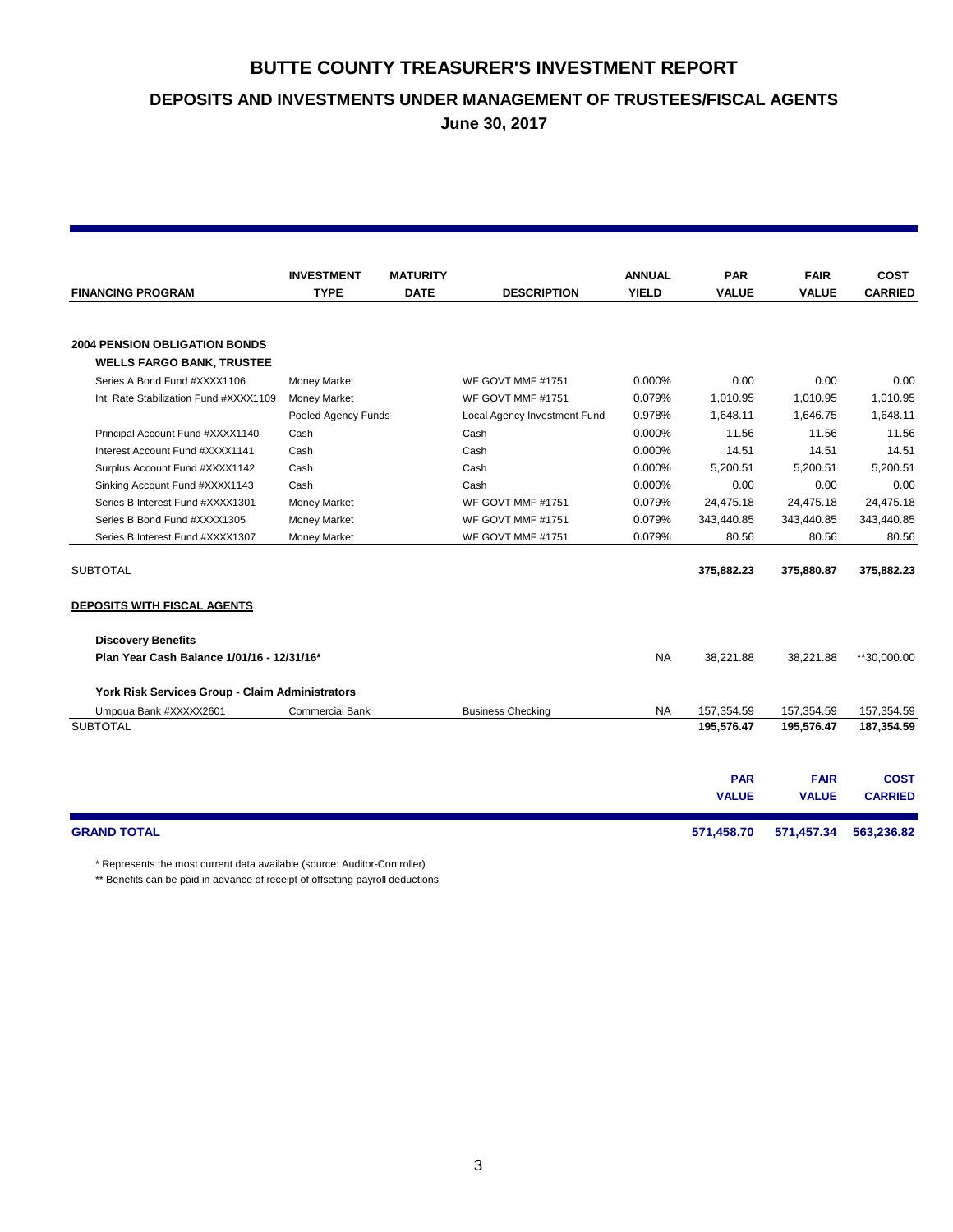**ACTIVELY MANAGED PORTFOLIO "AT-A-GLANCE"**

**June 30, 2017**





**\*\* This chart does not include deposits from TRAN, Bond Proceeds, or Investments under Management of Trustees.**

 **It is intended to demonstrate cash flow trends and establish a baseline for the portfolio, enabling medium term investments.**